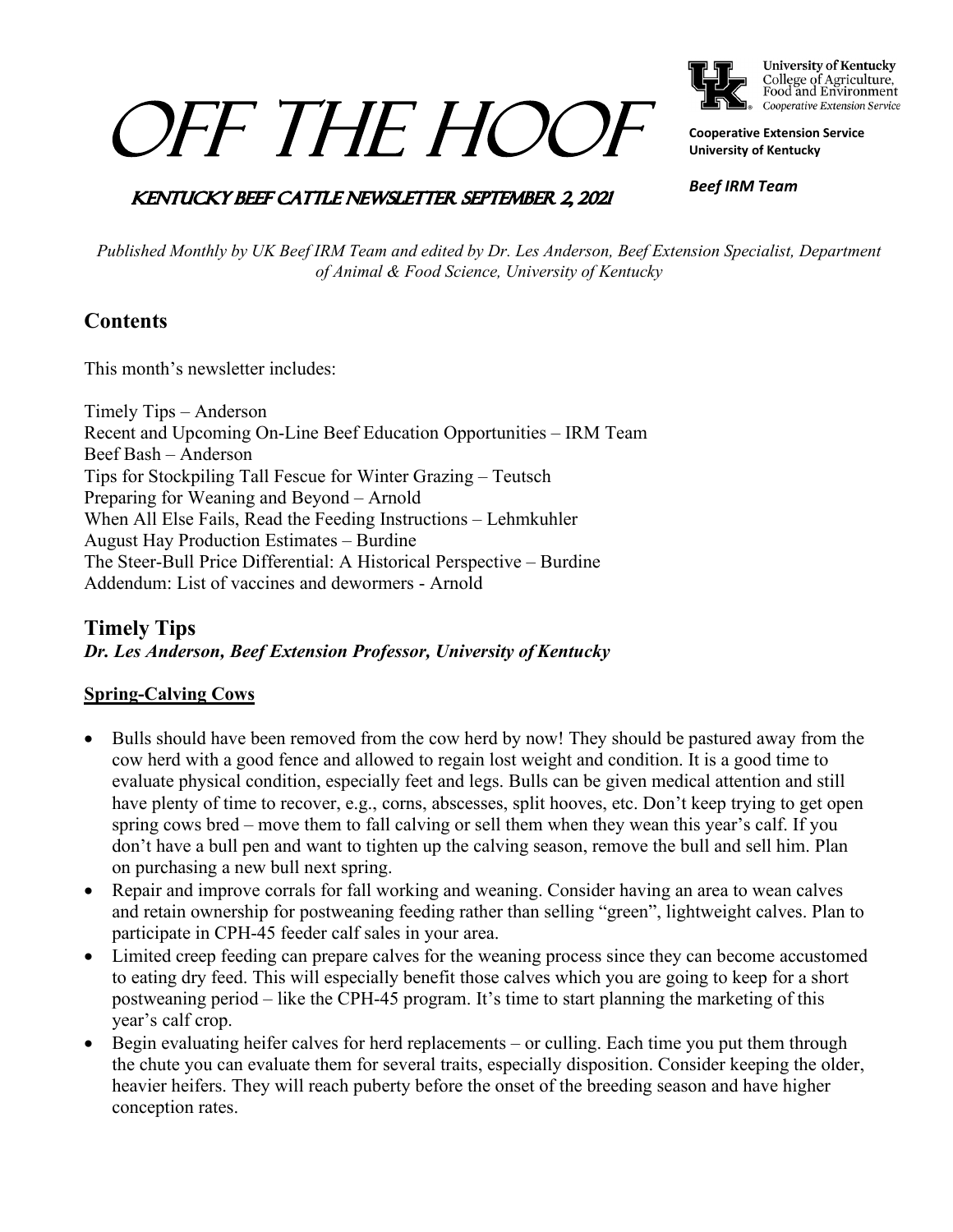- This has generally been a reasonably good year for pastures, but many parts of the state are starting to get a bit dry. Evaluate moisture condition and consider stockpiling some fescue pastures. It's not too late to apply nitrogen for stockpiling fescue if moisture conditions have improved.
- Stresses associated with weaning can be minimized by spreading-out other activities commonly associated with weaning – like vaccinations, deworming and, perhaps, castration and dehorning (which should have already been done!). Therefore, this month is a good time to do a "preweaning" working of cows and calves.
- When planning the preweaning working, consult with your veterinarian for advice on animal health products and procedures. One procedure that can be done now is pregnancy checking cows. Early pregnancy diagnosis will allow time to make culling decisions prior to weaning time. Feeding nonproductive cows through the winter is a costly venture so pregnancy diagnosis is one of the more sound business decisions a producer can make.

## **Fall-Calving Cows**

- Fall-calving should start this month. Get your eartags ready. Cows should be moved to a clean, accessible pasture and be watched closely. Tag calves soon after they are born and record dam ID and calf birthdate, etc. Castration is less stressful when performed on young animals and calves which are intended for feeders can be implanted now, too.
- If you haven't started calving quite yet, then it's time to get ready. Be sure you have the following:
	- o record book
	- o eartags for identification
	- o iodine solution for newborn calf's navel
	- o calf puller
	- o castration equipment
- Watch for those calves which may come early and be prepared to care for them.
- Be on guard for predators especially black vultures.
- Move cows to best quality fall pasture after calving. Stockpiled fescue should be available to these cows in November-December to meet their nutritional needs for milking and rebreeding.
- Start planning now for the breeding season. If using AI, order supplies, plan matings and order semen now.

## **Stockers**

- Calves to be backgrounded through the winter can be purchased soon. A good source is Kentucky preconditioned (CPH-45) calves which are immunized and have been preweaned and "boostered".
- Plan your receiving program. Weanling calves undergo a great deal of stress associated with weaning, hauling, marketing, and wide fluctuations in environmental temperature at this time of year. Plan a program which avoids stale cattle, get calves consuming water and high-quality feed rapidly. Guard against respiratory diseases and other health problems.

## **General**

• Always keep a good mineral mix available. The UK Beef IRM Basic Cow-Calf mineral is a good choice.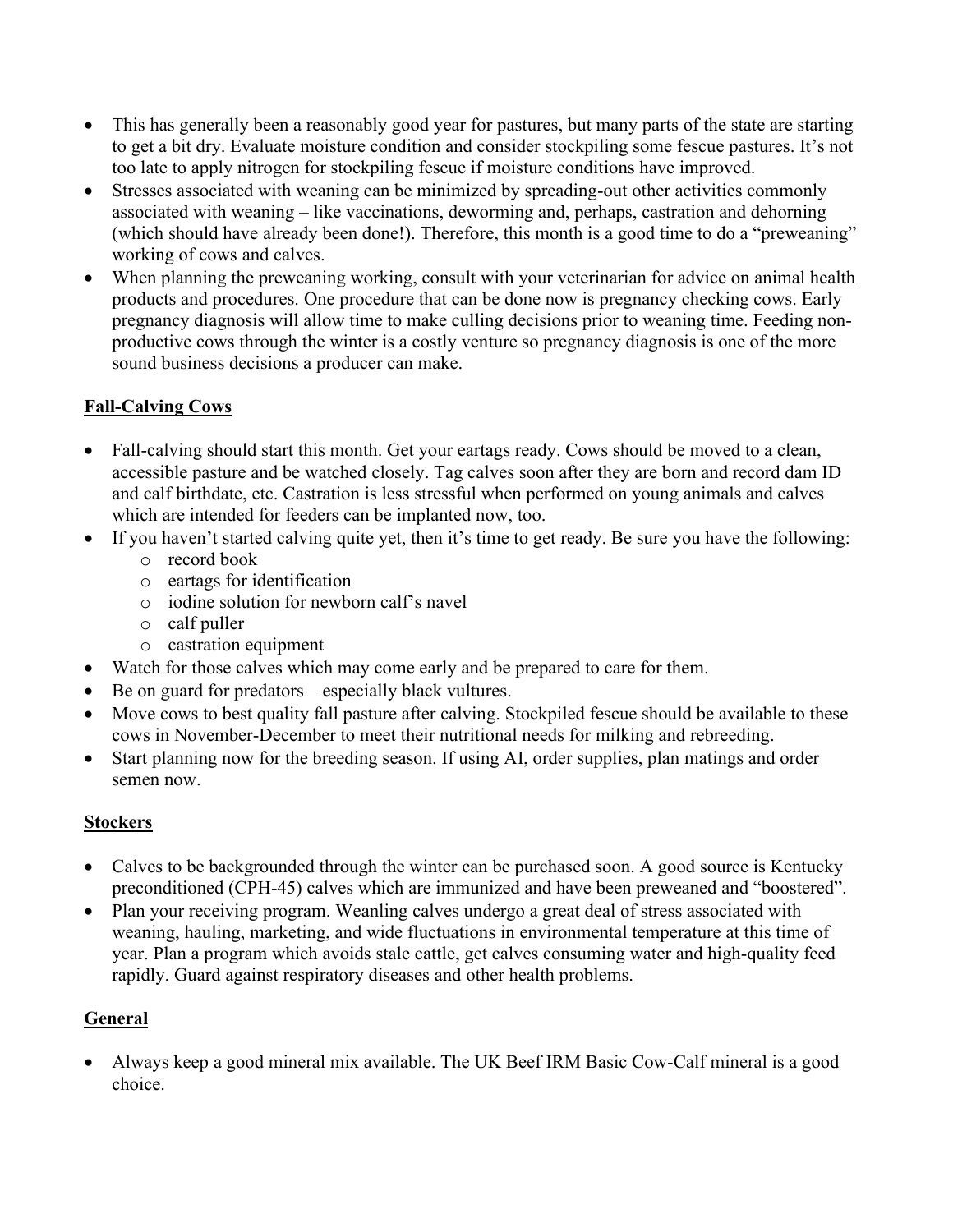- Do not give up on fly control in late summer, especially if fly numbers are greater than about 50 flies per animal. You can use a different "type" of spray or pour-on to kill any resistant flies at the end of fly season.
- Avoid working cattle when temperatures are extremely high especially those grazing highendophyte fescue. If cattle must be handled, do so in the early morning.
- Provide shade and water! Cattle will need shade during the hot part of the day. Check water supply frequently – as much as 20 gallons may be required by high producing cows in very hot weather.
- Plan the winter-feeding program. Take forage samples of hay you will feed this winter. Request protein and TDN analysis so that supplemental feed needs may be estimated. Don't wait until you run out of feed in February to purchase extra feed. Plan to minimize hay storage and feeding losses because feed is too expensive to waste.
- If you have adequate moisture, stockpiling fescue might be a viable option. Nitrogen application to fescue pastures can be made now and allow them to grow and accumulate until November, or when other sources of grazing have been used up. To make best use of this pasture, put fall-calvers, thin spring-calvers, or stockers on this pasture and strip graze.
- Don't graze sorghum or sudan pastures between the first frost and a definite killing frost because of the danger of prussic acid poisoning. Johnsongrass in stalk fields can also be a problem after a light frost. Grazing can resume after the sorghum-type grasses have undergone a killing frost and dried up.

## **Recent and Upcoming On-line Beef Education Opportunities** *Beef IRM Team, University of Kentucky*

| <b>Beef Minutes</b>     | Grazing Johnson Grass – Dr. VanValin and Dr. Teutsch<br>Heifer Development Series - Dr. Katie VanValin<br>- Van Valin, Bullock, Crites<br>- Dr. Katie VanValin                                                                                                                           |
|-------------------------|------------------------------------------------------------------------------------------------------------------------------------------------------------------------------------------------------------------------------------------------------------------------------------------|
| <b>BeefBits Podcast</b> | <i>Some Fun &amp; Forages</i> – Dr Lehmkuhler and guest Dr. Teutsch<br><i>Introduction to Silvopastoral Systems</i> – Dr. Lehmkuhler with guest Dr.<br>Gabe Pent, Virginia Tech<br>Cutting up over corn silage – Dr. Lehmkuhler and guest Dr. Amaral-<br>Phillips from UK's Dairy group. |
| Beef Book               | http://www2.ca.uky.edu/agc/pubs/ID/ID108/ID108.pdf                                                                                                                                                                                                                                       |

To access this and other excellent beef educational content, visit our Facebook Page (facebook.com/KyBeefIRM) and/or on the Department of Animal & Food Science YouTube page [\(https://www.youtube.com/channel/UCu4t18Zo2E\\_4\\_DBBELPjPMg\)](https://www.youtube.com/channel/UCu4t18Zo2E_4_DBBELPjPMg). Subscribe to the AFS YouTube page and click the notifications bell to receive a notification whenever we publish new beef education content. Beef Bits can also be accessed on the podcast website [\(https://www.podbean.com/media/share/pb-meqic](https://www.podbean.com/media/share/pb-meqic-e6f8f1?utm_campaign=u_share_ep&utm_medium=dlink&utm_source=u_share)[e6f8f1?utm\\_campaign=u\\_share\\_ep&utm\\_medium=dlink&utm\\_source=u\\_share\)](https://www.podbean.com/media/share/pb-meqic-e6f8f1?utm_campaign=u_share_ep&utm_medium=dlink&utm_source=u_share).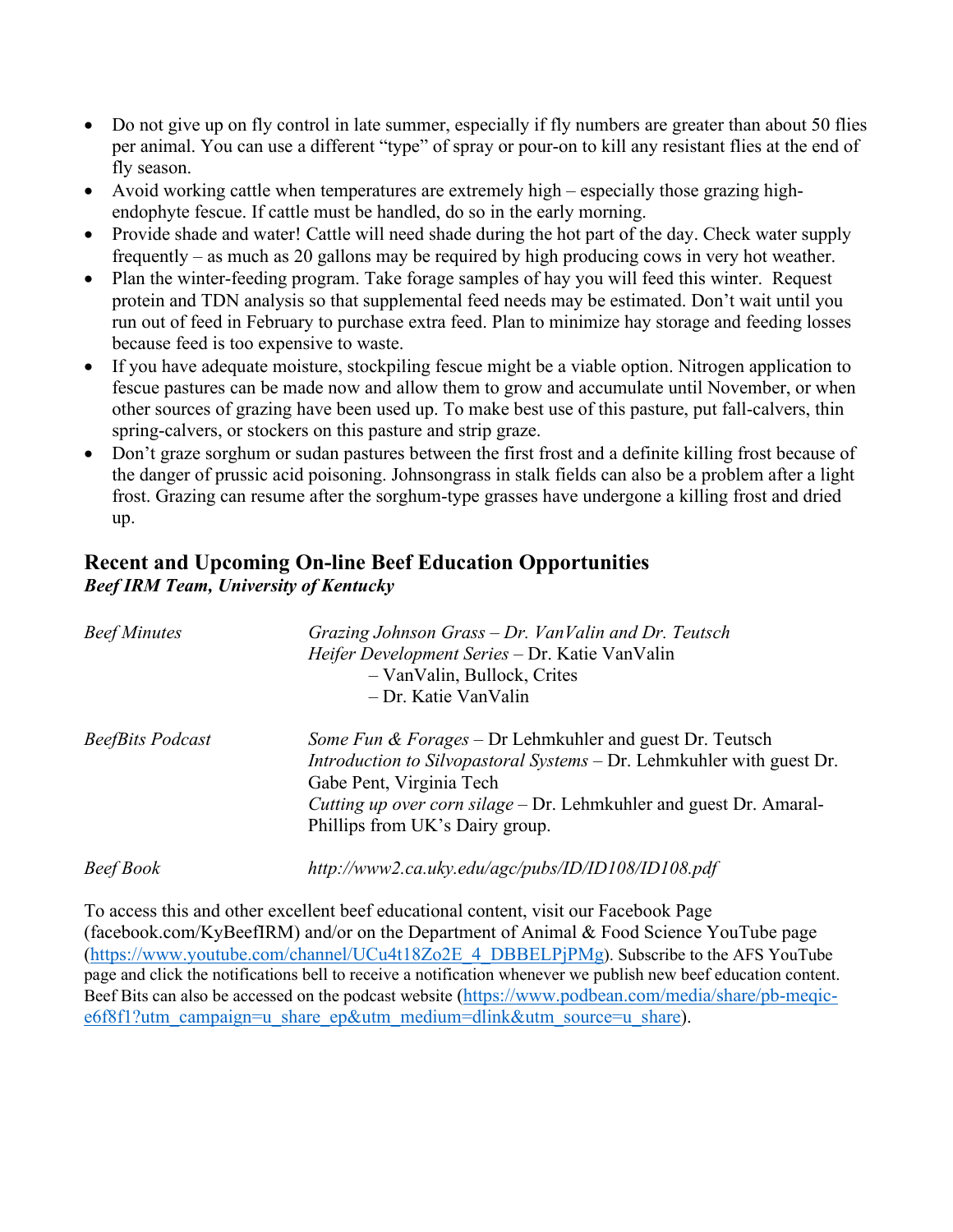## **Beef Bash Lexington 2021!** *Beef IRM Team, University of Kentucky*

The University of Kentucky and the Kentucky Cattlemen's Association are busy planning a fall educational event with something for everyone. Circle Thursday, October 14<sup>th</sup> on your calendar and join us at the UK C. Oran Little Research Station in Versailles for an afternoon with the cows, grass, and fellowship.

We have hosted Beef Bash at the UKREC in Princeton since 2008. For those of you that have not been able to attend, our goal is to have a more "user-friendly" field day – more interactive and less structured. You can come and go as you please, attend various demonstrations of your choosing, look at cattle exhibits, visit with commercial exhibitors, visit with other producers, or study various educational exhibits. Your choice. The name "Beef Bash" implies that we want you to have an enjoyable time while you learn.

**Educational Opportunities**. You can see our cattle operation which provides animals for beef research. Education opportunities will abound and will be scattered throughout the entire research station. Many stations will host researchers from the across CAFE will be share their research and it relevance to the Kentucky Beef Industry. ANR Agents will share successful beef programming ideas and their impact on beef productivity. Extension Specialist will discuss state educational programming and impact. Finally, we will discuss the management program or our cow herd, our goals, plans, and procedures.

**Commercial exhibits**. A large tent in the staging area will house commercial exhibits and serve as the focal point of all activities. You can visit with various company representatives as you please and make plans for purchasing products for weaning calves or wintering the cow herd. Information on many new products will be available. Take your time and visit a while.

**Hands-on Demonstrations**. Various "how-to" demonstrations will be conducted throughout the day. You can attend those that interest you and ask questions in a less formal environment. Examples of demonstrations may include bull selection, estrous synchronization technology, ration balancing, freezebranding, alternative fertilizers, fencing and water, etc. We'll spend more time "doing" and less time speech making.

**Social**: Visit with the leadership of the Kentucky Cattlemen's Association and the University of Kentucky. The Dean and Associate Deans of the UK College of Agriculture are planning to attend and look forward to visiting with you. Bring any prospective agriculture students, especially those interested in Animal and Food Sciences with you. Extension Specialists and researchers from across the College will, of course, be available to visit and answer questions. We want to hear from you and get to know you.

KCA will be represented with leaders from across the state, especially the western part. This event has been a fantastic opportunity for KCA leadership to interact not only with UK personnel but also with other industry leaders. Come and visit with other cattlemen from across the state and be a part of making KCA the voice for all Kentucky cattle producers.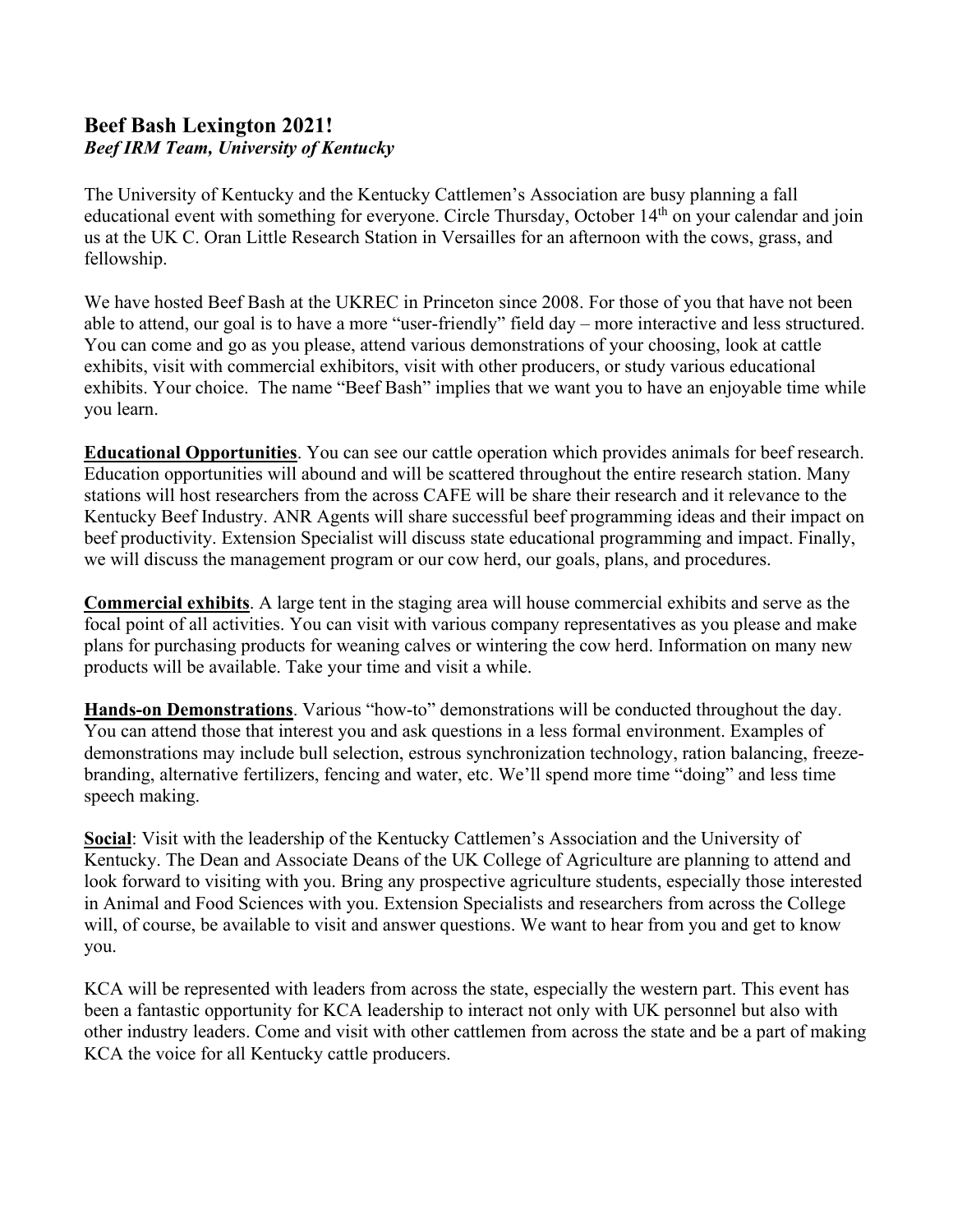Make plans now to spend some time with folks who are interested in the same things that you are – improving our position in the beef industry. Mark October 14<sup>th</sup> on your calendar and bring a neighbor. The last couple of years have been extremely stressful for everyone, but we'll keep moving forward with meaningful research and continue to build an even stronger cattlemen's organization.

Registration begins at 8:30 a.m. EST, with programs and tours starting at 9 a.m. EST. A lunchtime meal will be made available to purchase. No preregistration is required. Participants will receive a free pair of cotton-knit gloves. Of course, this in-person event is subject to change to due the COVID surge induced by the delta variant.

For more information, please contact Dr. Les Anderson (859)-257-2856 or les anderson @uky.edu.

## **Tips for Stockpiling Tall Fescue for Winter Grazing**

Dr. Chris Teutsch, Forage Specialist, UK Research and Education Center at Princeton

Feeding hay during the winter months is the single highest expense for cow-calf producers in transition zone states like Kentucky. In many cases it can make up more than 60% of the total cow-calf budget. While dry hay is the cornerstone of most winter-feeding programs, grazing stockpiled cool-season grasses in late fall and winter can reduce feed costs by more than 50% per day per cow. The following tips will help to optimize your stockpiling program.

*Choose a strong tall fescue sod in a field that is well drained.* To get the maximum yield response to nitrogen applications you will need a healthy stand of tall fescue. Choosing a field that is well-drained will help to ensure that the stockpile can be grazed with minimal pugging damage during the wet winter months.

*Clip or graze pastures that will be stockpiled to 3-4 inches prior to applying nitrogen.* Clipping pastures removes old growth and increases the forage quality of the stockpiled grass.



*Apply 60-80 lb of nitrogen per acre in mid to late August.* Applying nitrogen too early can stimulate summer annual weed growth, while applying nitrogen too late decreases dry matter yield.

*Allow growth to accumulate until mid-December before grazing.* If limited grazing is available, feed hay during this accumulation period rather than the winter months.

*Graze stockpiled pastures that contain legumes first.* Legumes deteriorate at faster rate than grass and should be grazed first to minimize losses.

*Strip graze tall fescue to maximize grazing days.* Allocating only enough stockpiled grass for 2-3 days will increase grazing days per acre by more than 30%.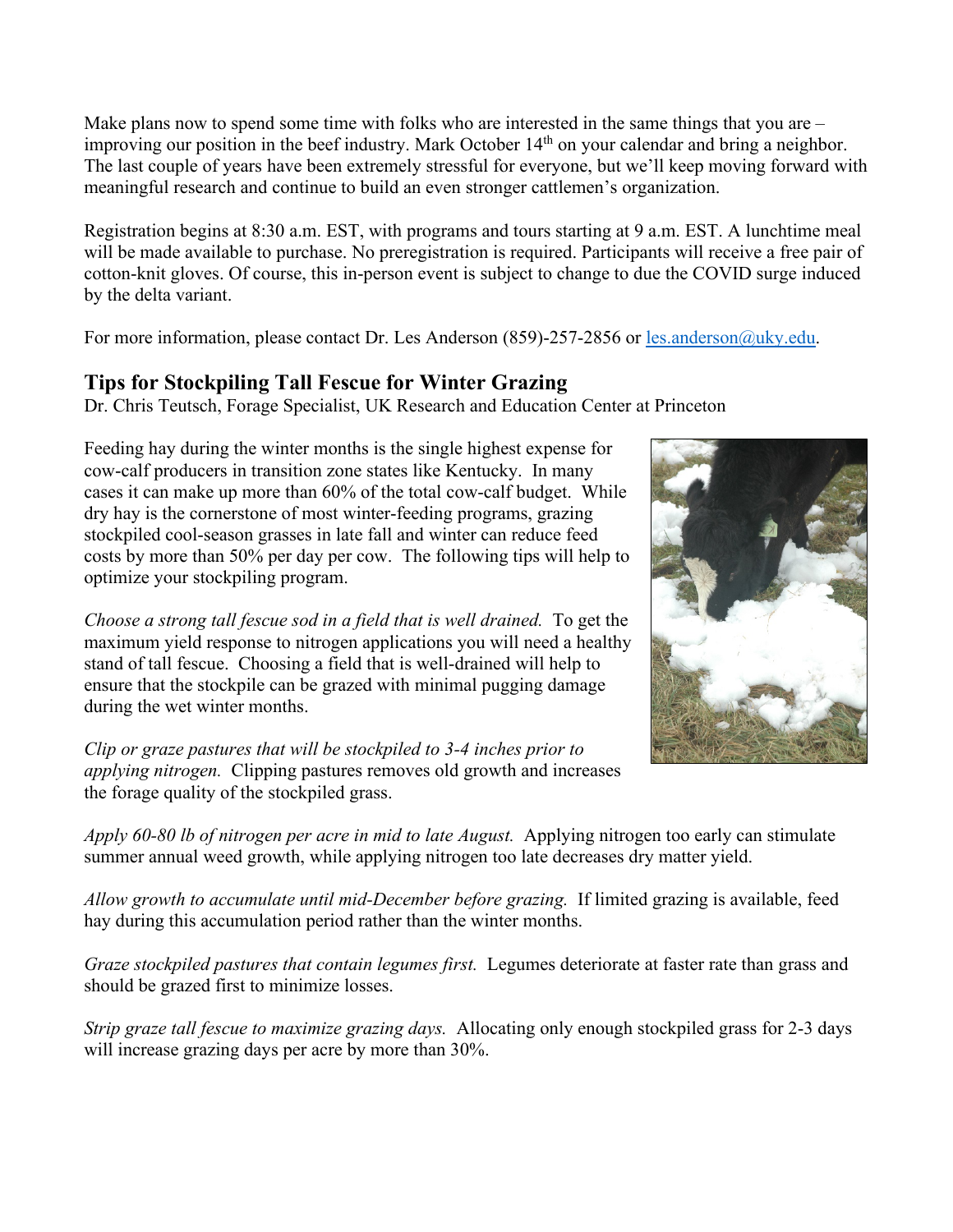*Frost seed legumes on grazed areas.* Closely grazed stockpile provides an excellent opportunity to establish legumes in grass dominated pastures. Broadcasting the seed as the pasture is being grazed can enhance soil-seed contact and increase overseeding success.

*For more information on stockpiling for winter graze, please visit your local Cooperative Extension, Natural Resources Conservation Service, or Soil and Water Conservation District office.*

# **Preparing for Weaning and Beyond**

## *Dr. Michelle Arnold, UK Veterinary Diagnostic Laboratory*

Preconditioning programs for feeder cattle have long been recognized by the beef industry as a way for cow-calf operators to add credibility and, therefore, value to their annual calf crops. These programs prepare the calf for the known stressors ahead associated with weaning, transportation, and commingling that make calves more likely to get sick with bronchopneumonia, also known as Bovine Respiratory Disease (BRD). Most preconditioning programs recommend starting vaccinations 2-3 weeks prior to weaning because it allows sufficient time to develop protection before natural exposure to the BRD "bugs". At minimum, preconditioning programs require two rounds of viral vaccine (at least one must be modified-live vaccine or "MLV") and Clostridial (blackleg) vaccinations, a *Mannheimia haemolytica*  toxoid ("Pasteurella" shot), deworming, castration of bull calves and healed, heifers guaranteed not pregnant, and a minimum of 45-60 days weaned. Some programs require producers to use products manufactured by only one pharmaceutical company. In addition, weaned calves are expected to know how to eat from a feed bunk and drink from a fountain or tank but should not be over-conditioned or "fleshy". Buyers prefer weaned calves that have been properly fed and with documented vaccinations and parasite control compared to similar quality non-vaccinated and non-weaned calves, which can translate to price premiums that vary in size depending on the market that day. Additional information on weaning strategies can be found in the Extension fact sheet ID-258 Weaning Beef Calves <http://www2.ca.uky.edu/agcomm/pubs/ID/ID258/ID258.pdf> .

The importance of preparing calves properly before weaning cannot be emphasized enough when it comes to health. Prevention of disease, especially BRD, is far more effective and less expensive than treatment but it requires the protective antibodies to be in place before leaving the farm and before the inevitable exposure to the respiratory viruses and bacterial pathogens that cause disease. "Stress" is a known factor that negatively affects a calf's immune system and plays just as important a role in disease development as the infectious pathogens ("bad bugs"). However, research has shown that there are 2 distinct types of stress; acute (short-term) lasting less than 24 hours and chronic (long-term) lasting 24 hours or more. Acute stress is actually believed to be a "good thing" because it revs up the immune system and increases resistance to infection and response to vaccines. Conversely, chronic stress causes immune dysfunction due to the excess production of cortisol which reduces the ability of white blood cells to do their job fighting disease-causing organisms. Calves properly vaccinated and retained on the farm at least 60 days after weaning are known to have less sickness and health costs at the feedlot, provided their nutritional needs, including critical trace minerals, were fully met.

It is important to understand that the cow-calf sector of the beef industry single-handedly holds the keys to successful reduction of BRD and antibiotic use throughout the feeding period and all the way to slaughter. First and foremost, proper nutrition and vaccination of the mature cow herd is the foundation for a healthy calf crop. "Fetal programming" is an emerging topic of importance as researchers are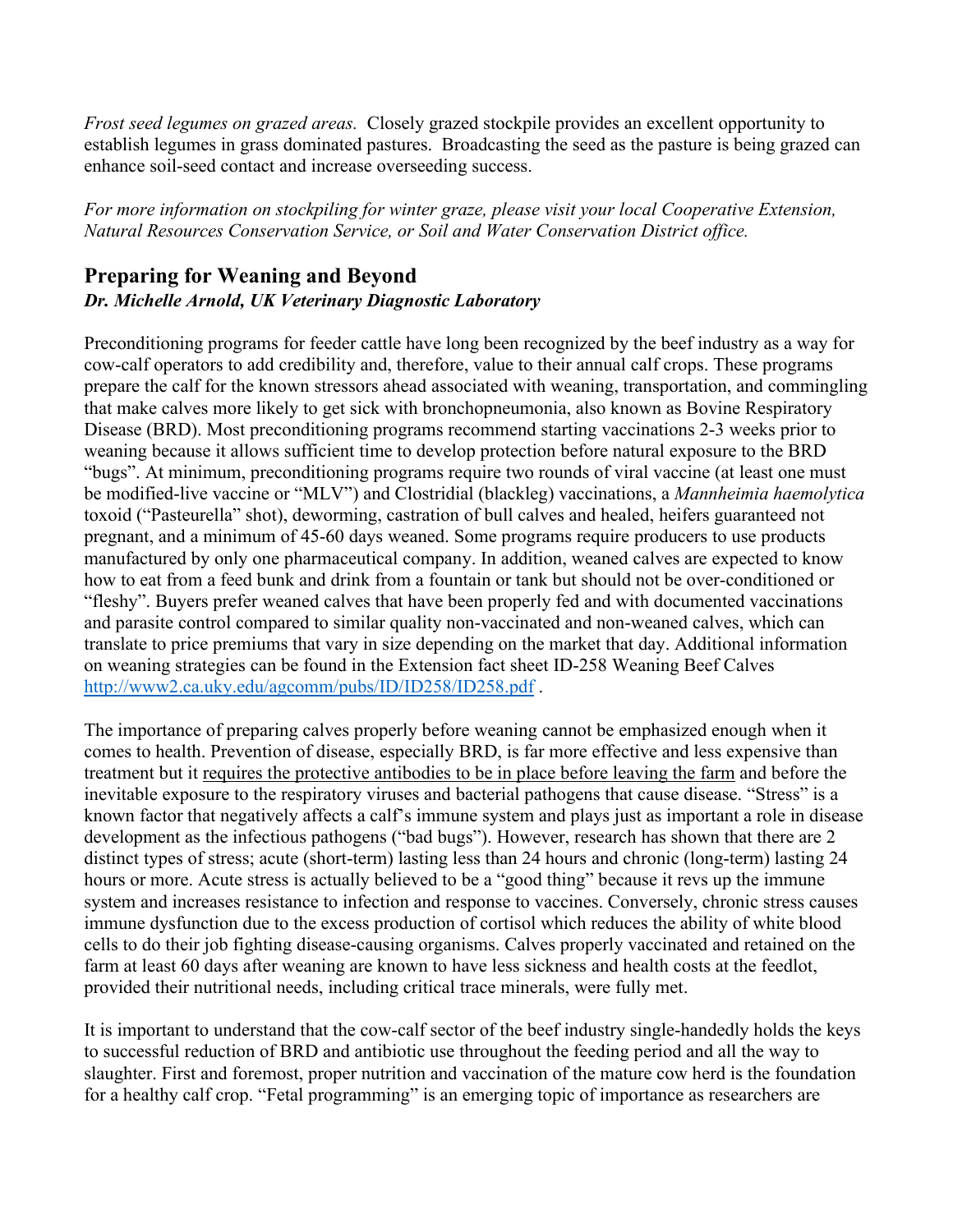starting to understand the critical steps involved in fetal immune system development that only occurs during pregnancy. Secondly, vaccinations against the viral and bacterial agents involved in BRD, when given to nursing calves while still on the home farm, are strong weapons against future disease challenge. Vaccinations given to healthy calves while still "on the cow" induce acute or short term stress that enhances the antibody response in healthy animals. There are 3 distinct times a cow-calf producer should give vaccines to completely precondition their calves; at "branding" (1-4 months of age), preweaning (2-3 weeks prior to separation from dams) and after weaning (once the stress is over, typically 10 days to 2 weeks post-weaning, but prior to leaving the farm). The Animal and Plant Health Inspection Service (APHIS) veterinary website echoes the need to vaccinate healthy animals; it specifically states that licensed cattle vaccines "... are typically shown to be effective in healthy animals. A protective immune response may not be elicited if animals are incubating an infectious disease, are malnourished or parasitized, are stressed due to shipment or environmental conditions, are otherwise immunocompromised, or the vaccine is not administered in accordance with label directions." [https://www.aphis.usda.gov/aphis/ourfocus/animalhealth/veterinary](https://www.aphis.usda.gov/aphis/ourfocus/animalhealth/veterinary-biologics/CT_Vb_licensed_products)[biologics/CT\\_Vb\\_licensed\\_products](https://www.aphis.usda.gov/aphis/ourfocus/animalhealth/veterinary-biologics/CT_Vb_licensed_products)

Although we live in an age with state-of-the-art cattle respiratory vaccines and potent antibiotics specifically formulated for bronchopneumonia, BRD sickness and death rates continue to climb year after year. Indeed, there is little incentive for a producer with a small herd to implement a preconditioning program and a majority of cow-calf operations are small and typically run a bull yearround. But these calves will eventually leave the farm and enter stocker or backgrounder operations as "high risk calves", meaning they are lightweight, unweaned (or weaned on the trailer on the way to the yards), never or poorly vaccinated and most are trace mineral deficient. At the auction barn they are mixed or "commingled" with similar calves from multiple farms then sold, allowing virus transmission to begin prior to delivery to the stocker/backgrounder facility or feedlot. After arrival and a brief rest period, these calves are usually processed through the chute and receive multiple vaccines, deworming and the bulls are castrated. These calves experience chronic stress causing immune dysfunction and will typically break with respiratory disease within the first 2 weeks after arrival. It is estimated that 60-70% of calves marketed through sale barns are considered high risk.

If considering implementing a preconditioning protocol, talk to your veterinarian first to develop a comprehensive vaccination plan and find a marketing program to promote this extra effort. For additional help with vaccine selection and marketing, most pharmaceutical companies offer "cookbook" preconditioning programs using their products:

Zoetis "Selectvac"<https://www.selectvac.com/cattle-vaccination-program.aspx> Boerhinger Ingelheim "Market Ready" [https://www.bi](https://www.bi-vetmedica.com/species/cattle/keep_calves_healthy/KCH_Market_Ready.html#get-started)[vetmedica.com/species/cattle/keep\\_calves\\_healthy/KCH\\_Market\\_Ready.html#get-started](https://www.bi-vetmedica.com/species/cattle/keep_calves_healthy/KCH_Market_Ready.html#get-started) Merck "PrimeVac" [https://www.merck-animal-health-usa.com/pdfs/cattle/primeVac\\_brochure.pdf](https://www.merck-animal-health-usa.com/pdfs/cattle/primeVac_brochure.pdf) Elanco "Cattle Vaccine Promise" for product support [https://www.elanco.us/products](https://www.elanco.us/products-services/dairy/cattle-vaccines)[services/dairy/cattle-vaccines](https://www.elanco.us/products-services/dairy/cattle-vaccines)

The following is a protocol including the minimum requirements for most calf preconditioning programs but be aware that certain marketing programs may have additional requirements. Some preconditioning programs are now requiring vaccines to be given to the dams as well as the calves. At the end of Off the Hoof, there is an up-to-date listing of available vaccines and dewormers and their manufacturers to help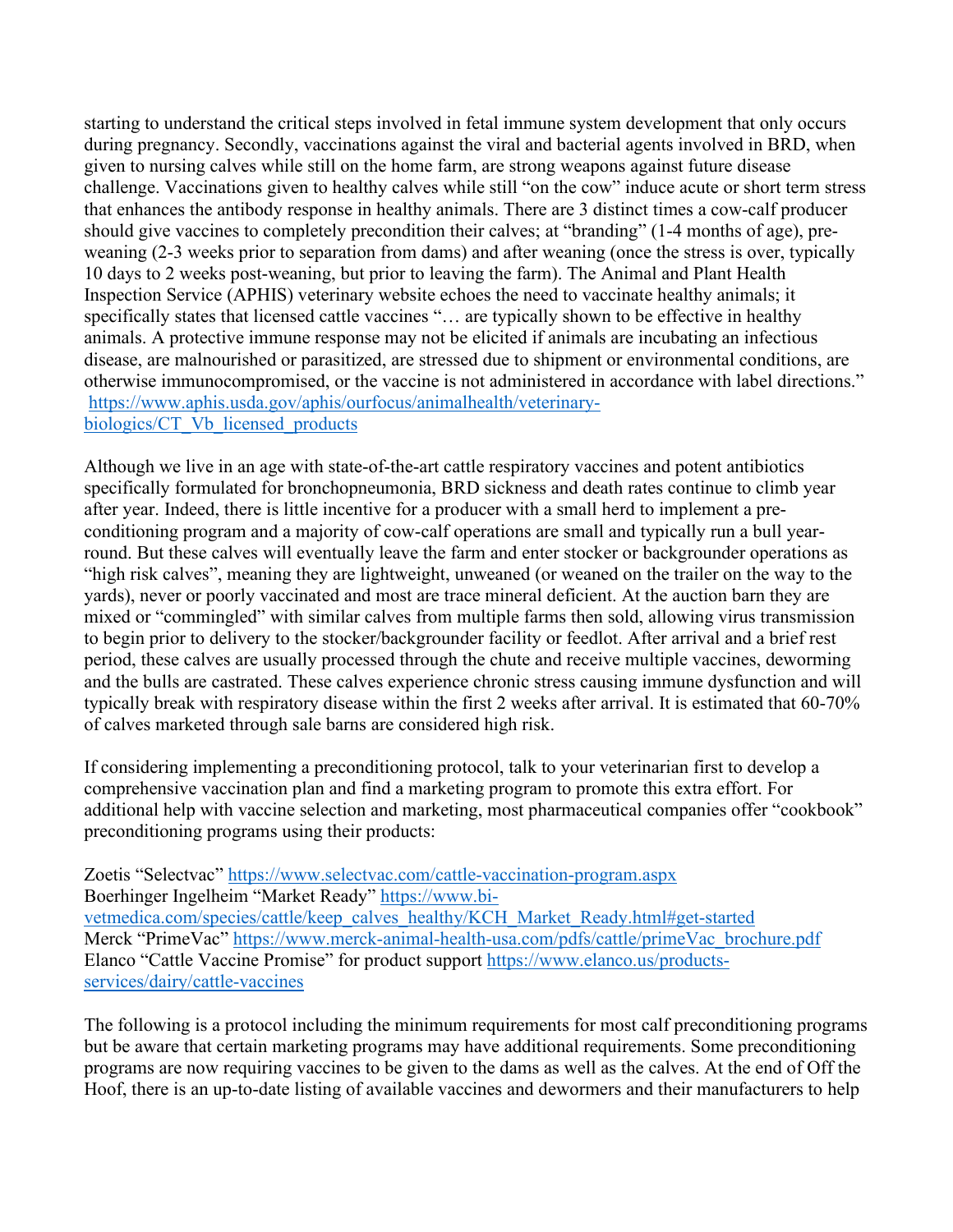with product selection. The products listed are in no particular order and are not to be considered as endorsements by the University of Kentucky. In addition, the list is not "all- inclusive" as there are too many products on the market to list them all.

"Two Rounds Viral Vaccines"

- a. First round contains the respiratory viruses (IBR, BVD, PI3, BRSV) in either a killed or modified live viral (MLV) vaccine preparation.
	- Best Time to Administer First Round: 2-3 weeks prior to weaning
	- Best Type of Vaccine: Modified Live (MLV)- (List D1) *Warning:* Only use modified live vaccines *in calves nursing pregnant cows* if the dams were vaccinated with MLV within the last 12 months. The virus vaccines replicate in the newly vaccinated calf and can be spread to the pregnant dam, increasing the risk of abortion if the dam is not adequately vaccinated (always check vaccine label for specific requirements).
	- If this requirement is not met, a killed vaccine (List D2) should be used or wait until the calf is weaned to begin the program.
	- $2<sup>nd</sup> Best Option to Administer First Round: "At" weaning (after stress is over). Use$ MLV (List D1)
	- What you actually see on the label of a respiratory virus vaccine: Bovine Rhinotracheitis-Virus Diarrhea-Parainfluenza 3-Respiratory Syncytial Virus Vaccine (See Figure 1 for label examples)
- b. Second Round-Booster according to label directions. Use MLV (List D1)
- c. A combination product containing both MLV viral vaccine and *Mannheimia haemolytica*  ("Pasteurella") vaccine may be used instead as the  $1<sup>st</sup>$  or  $2<sup>nd</sup>$  round. See "Live Product with Pasteurella" option below for further explanation.
- d. Virus vaccines may also contain *Histophilus somni* bacterin or "Somnus". Killed virus vaccine + Somnus (List D2B) and MLV vaccine + Somnus (List D1B) are both available.

"Two Rounds of Blackleg"

- There are many 7 or 8-way Clostridial vaccine products available (List D5). Most require a two shot series, administered 2-3 weeks apart for protection. A few vaccines also contain tetanus toxoid (important if banding bull calves).
- Blackleg vaccines may be found in combinations with Pinkeye Vaccine (List D5B), with *Histophilus somni* bacterin "Blackleg + Somnus" (List D5C), or with *Mannheimia haemolytica* toxoid "Blackleg + Pasteurella" (List D5D)
- What you typically see on the label for a 7-way blackleg vaccine: Clostridium chauvoei-septicum-novyi-sordelli-Perfringens Types C & D Bacterin-Toxoid

"A 'Pasteurella' shot-calves must get at least one round"

- This is actually a *Mannheimia haemolytica* toxoid (List C3). Some of these products also contain a *Pasteurella multocida* bacterial extract*.*
- Best Time to Administer: 2-3 weeks prior to weaning. Safe in all nursing calves.
- Read the label! Available in many combinations so be careful when selecting products.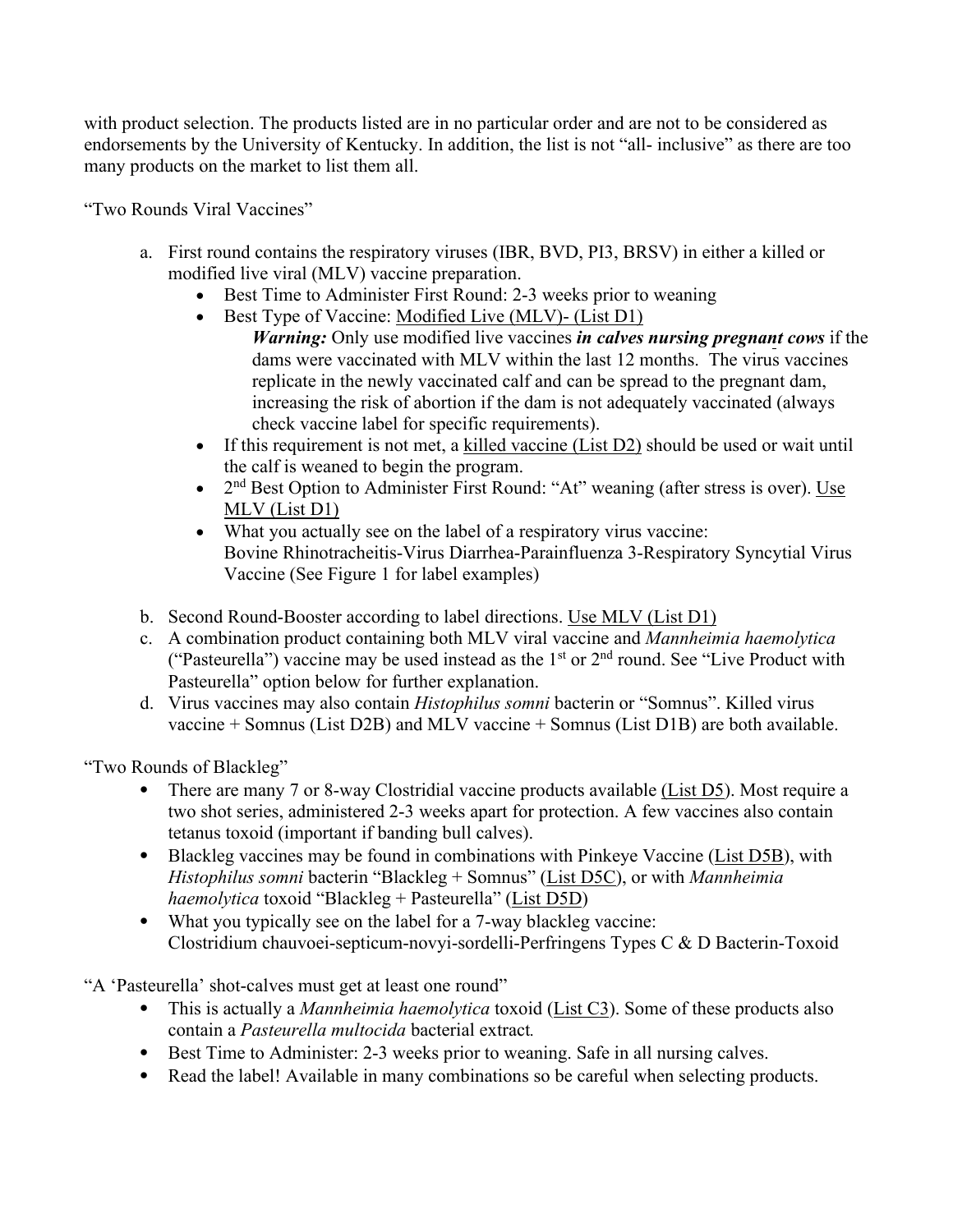• What you see on the label: *Mannheimia haemolytica* toxoid (may also say "*Pasteurella multocida"* "bacterial extract" or "bacterin"). See Figure 2 for a label example.

"Live Product with Pasteurella" option

- A *Mannheimia haemolytica* toxoid and MLV Respiratory Virus Vaccine Combination product (List C4) can be given to meet the "Pasteurella" vaccine requirement and the MLV viral vaccine requirement with just one injection. Merck and Zoetis also offer this combination by administration of an intranasal vaccine and an injectable vaccine manufactured to be given at the same time.
- Best Time to Administer: 2-3 weeks prior to weaning
- Warning: Only use modified live vaccines in calves nursing pregnant cows if the dams were vaccinated with MLV within the last 12 months because of the risk of abortion (always check vaccine label for specific requirements).
- If this requirement is not met, wait until the calf is weaned to use this product.
- What you actually see on the label: Bovine Rhinotracheitis-Virus Diarrhea-Parainfluenza 3-Respiratory Syncytial Virus-*Mannheimia haemolytica* (± *Pasteurella multocida*) Vaccine. (see Figure 2 Example)

"Deworming-must include product and date"

- Deworming with an endectocide (List D6A) will control internal and external parasites, usually 30 days or slightly longer (LongRange is an extended duration product of 120+ days).
- A drench anthelmintic or 'white dewormer' (List D6B) is given by mouth and has a short duration but very effective clean-out of internal parasites. An insecticide is often required for external parasite (lice/flies/ticks) control as well.
- Giving newly weaned calves both types of dewormers at the same time, a white dewormer by mouth (List D6B) and an endectocide by either injection or pour-on (List D6A), is a tremendously effective combination to remove internal parasites, control external parasites, and prevent reinfection for a 30 to 40-day period.

## **When All Else Fails, Read the Feeding Instructions** *Jeff Lehmkuhler, PhD, PAS, Extension Professor, University of Kentucky*

This is the time of year when calves are starting to come to market. Backgrounders and fall stocker programs are buying lightweight feeders for their operations. Some operations in consultation with their veterinarians may obtained a veterinary feed directive (VFD) for medicated feed to help in the prevention or treatment of bovine respiratory disease (BRD). Medicated feeds are a tool in the toolbox and managers should familiarize themselves with the use of such tools.

A common feed medication is chlortetracycline (CTC). This feed grade antibiotic can be used for a variety of disorders. The feed additive is labeled for use for the control of anaplasmosis, reduction of liver abscesses, control of bacterial pneumonia associated with shipping fever (i.e. BRD) and treatment of bacterial enteritis caused by *E. coli*. Would it surprise you to learn then that there are different target doses for the control or treatment of these disorders?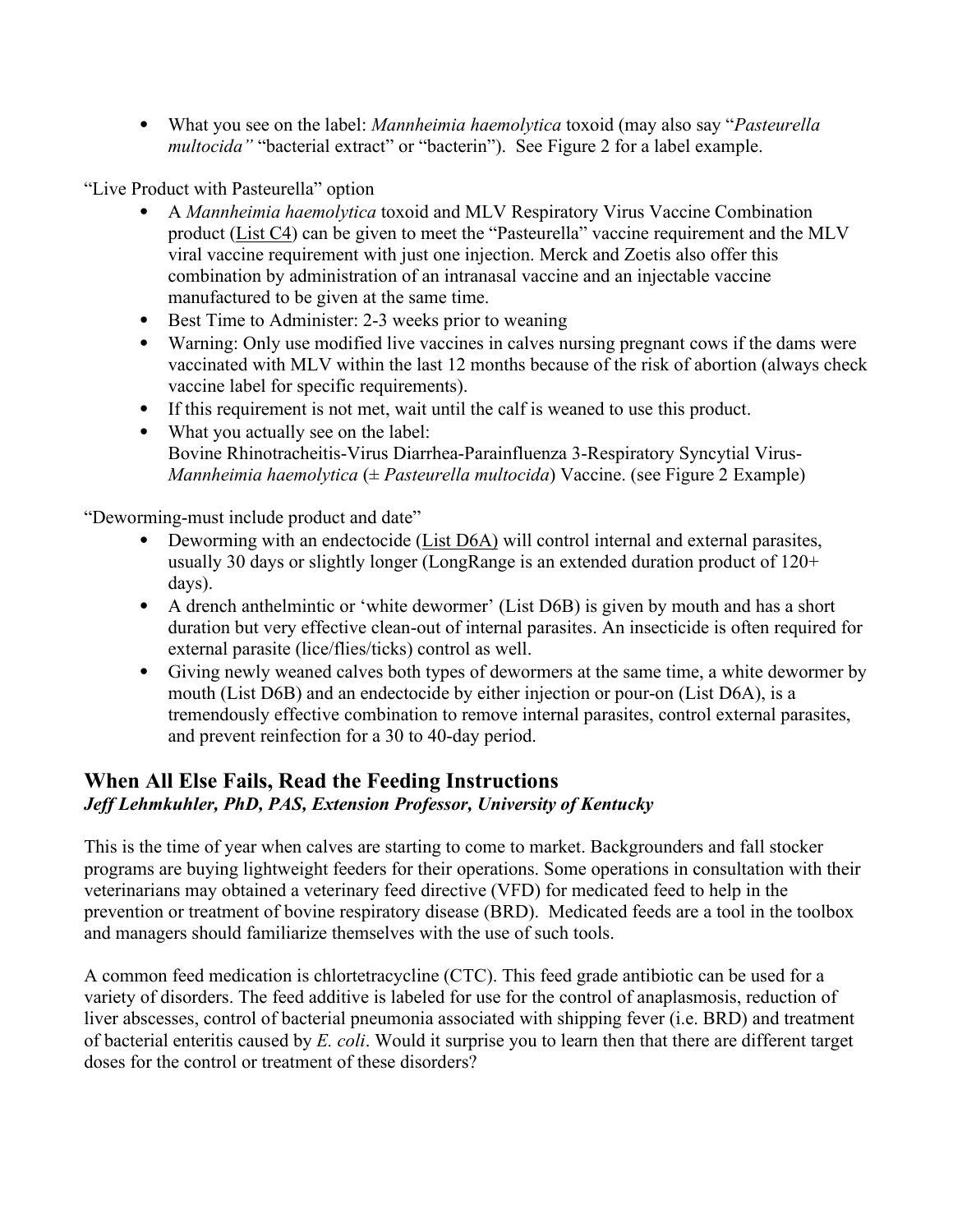For the control of bacterial pneumonia in feeder calves, the approved label dose is 350 mg/hd/d. "Control" is essentially the dose to help calves to avoid serious infection whereas "treatment" is the dose to treat active infections in sick calves. The approved treatment dose for feeder calves is 10 mg/lb of body weight. If a 500-pound calf were to be treated for bacterial pneumonia with chlortetracycline, the total CTC dose would be 5,000 mg/d which is *14-fold higher* than the control level. This is why it is important to consult with your veterinarian about incorporating medications into your feed. Feed manufacturers will include key information on the feed tag of medicated feeds. The active ingredient or medication level will be listed near the top. This is essential in calculating the amount to feed to achieve the desired dosage. Additionally, the instructions will provide information on feeding recommendations and rates.

Many of you have probably fed or heard about bloat prevention blocks. These blocks contain poloxalene which aids in breaking frothy foam formation in the rumen when cattle are grazing fresh legumes. To be effective in the prevention of bloat, cattle must consume the appropriate dose daily. Well, how do you know the appropriate dose? By reading the feeding instructions on the label for a certain block product, it says that cattle must consume 0.8 ounces per 100 lb of body weight. For a 1,400-pound beef cow, she would need to consume 11 ounces or 0.7 pounds a day. Additionally, feeding recommendations on the product label states provide 1 block for every 5 head. If the group has 30 cows, then you should provide 6 blocks at a time. Why? Cattle are going to come to the blocks as a herd and the boss animals are going to get their share. The dominant cows will prevent the other animals from consuming the blocks they are licking. Having several blocks available will provide more timid cows the opportunity to consume their daily dose to prevent bloat.

Protein tubs are popular supplements. Not all protein tubs are made the same. Some may be medicated, some may have additional fat, a few are made for stress and some are made from coproduct feeds rather than molasses. Other differences can be whether salt is part of the mixture of ingredients. Tubs that do not contain salt will often have on the feeding directions to offer free-choice salt in addition to the tub. Not providing salt when the label recommends to do so could result in challenges with target intakes.

When you are getting ready to supplement your cattle, take the time to read the feed tag. Pay attention to the feeding instructions. If you are considering a medicated feed, discuss your options and goals with your veterinarian and obtain a VFD if needed. There are many feed additives that are additional tools for us in maintaining animal health and performance. Learn how to effectively use these tools to get the most out of them.

# **August Hay Production Estimates**

## *Dr. Kenny Burdine, Livestock Marketing Specialist, University of Kentucky*

This month, I wanted to discuss an aspect of USDA's August Crop Production report that seldom gets much attention. August is when we get our first estimates of the size of the hay crop across the country. Needless to say, this has implications for winter feed supply and cost for cattle operations. Like any estimate, a lot can still happen in the growing season, but it does provide some perspective on what can be expected from hay supplies this winter.

USDA breaks hay up into two broad categories – Alfalfa and Alfalfa Mixtures and All Other Hay. Both are important, but it tends to be the All Other Hay category that has the most winter feeding implications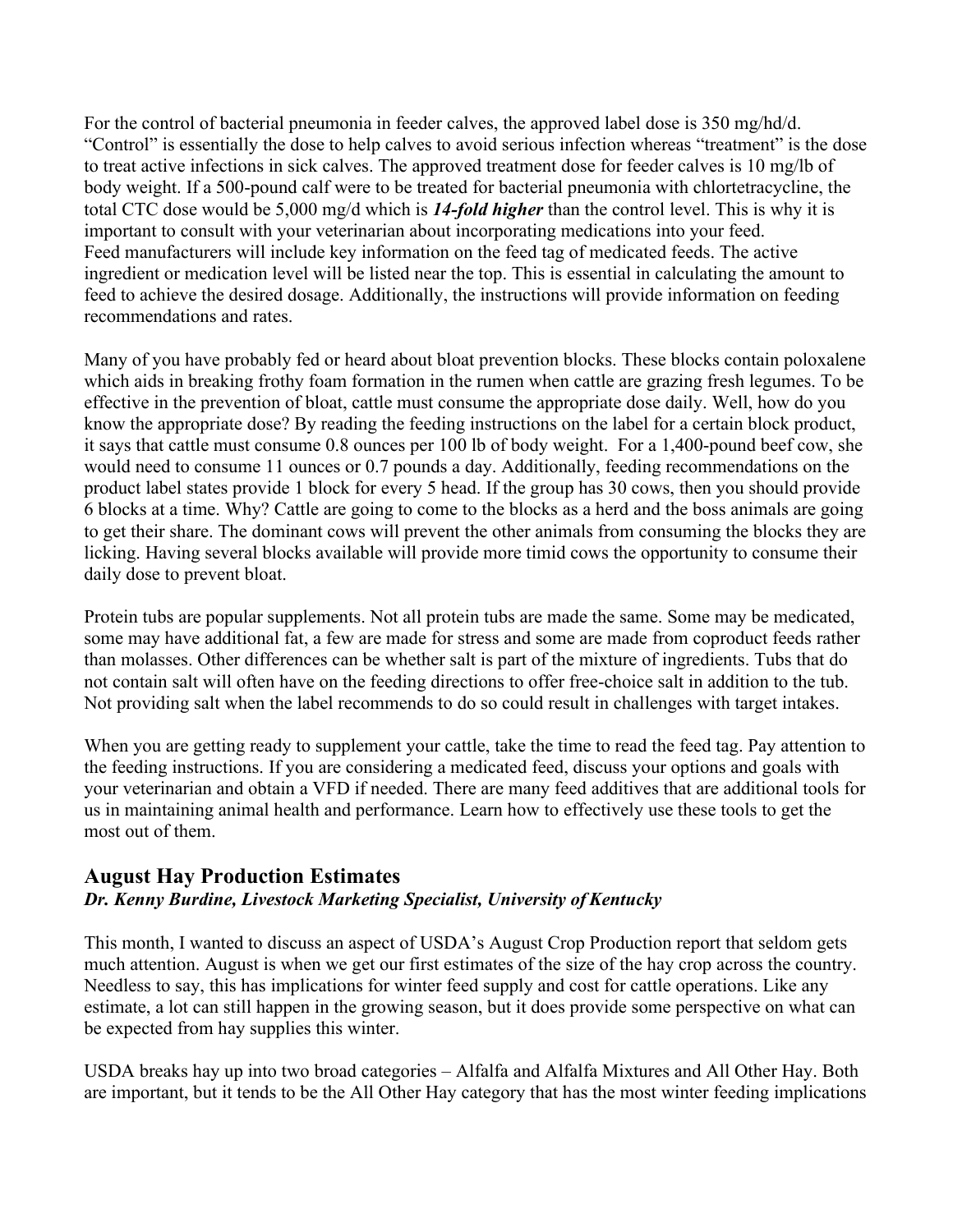for cow-calf operations. At the national level, All Other Hay production is estimated to be down by about 3.8% due to fewer harvested acres and lower yields. However, national data seldom tell the full story because hay markets tend to be very localized. Because hay is extremely expensive to transport, wide value differences can be seen across regions. That is very likely to be the case this year as we have some parts of the country dealing with severe drought.

In the table below, I have hand-picked some state production estimates from this report. You will notice I grabbed some representative states from the south and a couple from the drought stricken northern plains. South Dakota really stands out, which is estimated to see a 46% decrease in non-alfalfa hay production this year. While lower acreage is a small factor, this decrease is largely driven by an expected 41% drop in yield. A similar story can be told in Montana, where harvested acreage was actually estimated to be up slightly, but production is expected to be down by 38%. In the south, yield largely explains much higher production expectations in Texas and Alabama, but also explains lower production expectations in Arkansas and Mississippi. Both acreage and yield were estimated to be pretty flat in Kentucky.

The August Crop Production report serves as an important reminder of how different production can be across states and even within individual states. While it is worthwhile to consider winter hay needs anytime, it becomes more important as we move closer to the winter hay-feeding season. Estimates need to be made based on the anticipated number of head to be carried through winter and an estimated number of winter-feeding days based on current expectations for fall grazing. This can be compared to the quantity of hay that has already been put up and expected yields from any fall cuttings. In most cases, if producers feel they will need more hay, it is best to start planning early. Hay typically becomes harder to find, and more expensive, when it is sourced in the winter. And, it is always better to have a little extra hay come spring, than to run out a few weeks prior to grazing.

| THE TERM CHUILD INTERNATIONAL SURVEY CHANGE IN THE LOCAL PROPERTY |                                                  |                                                       |                                    |  |  |
|-------------------------------------------------------------------|--------------------------------------------------|-------------------------------------------------------|------------------------------------|--|--|
| <b>State</b>                                                      | <b>2020 Production</b><br>$(1,000 \text{ tons})$ | <b>Est. 2021 Production</b><br>$(1,000 \text{ tons})$ | <b>Change from</b><br>2020 to 2021 |  |  |
| Alabama                                                           | 2,325                                            | 2,700                                                 | $+16%$                             |  |  |
| Arkansas                                                          | 2,667                                            | 2,451                                                 | $-8\%$                             |  |  |
| Kentucky                                                          | 4,920                                            | 5,040                                                 | $+2\%$                             |  |  |
| Mississippi                                                       | 1,625                                            | 1,386                                                 | $-15%$                             |  |  |
| Montana                                                           | 1,728                                            | 1,067                                                 | $-38%$                             |  |  |
| South Dakota                                                      | 2,125                                            | 1,150                                                 | $-46%$                             |  |  |
| Texas                                                             | 9,065                                            | 10,500                                                | $+16%$                             |  |  |
| <b>United States</b>                                              | 73,745                                           | 70,927                                                | $-4\%$                             |  |  |

**Hay Production Estimates in Selected States (2020 and 2021)**

Source: USDA-NASS August Crop Production Report

## **The Steer-Bull Price Differential: A Historical Perspective** *Dr. Kenny Burdine, Livestock Marketing Specialist, University of Kentucky*

In extension settings, I am often asked whether I think it pays for a cow-calf operator to castrate bulls and sell steers. Castration is not without cost as it requires time and facilities and does stress calves for a period of time. Like so many management decisions, there are numerous ways that one can look at this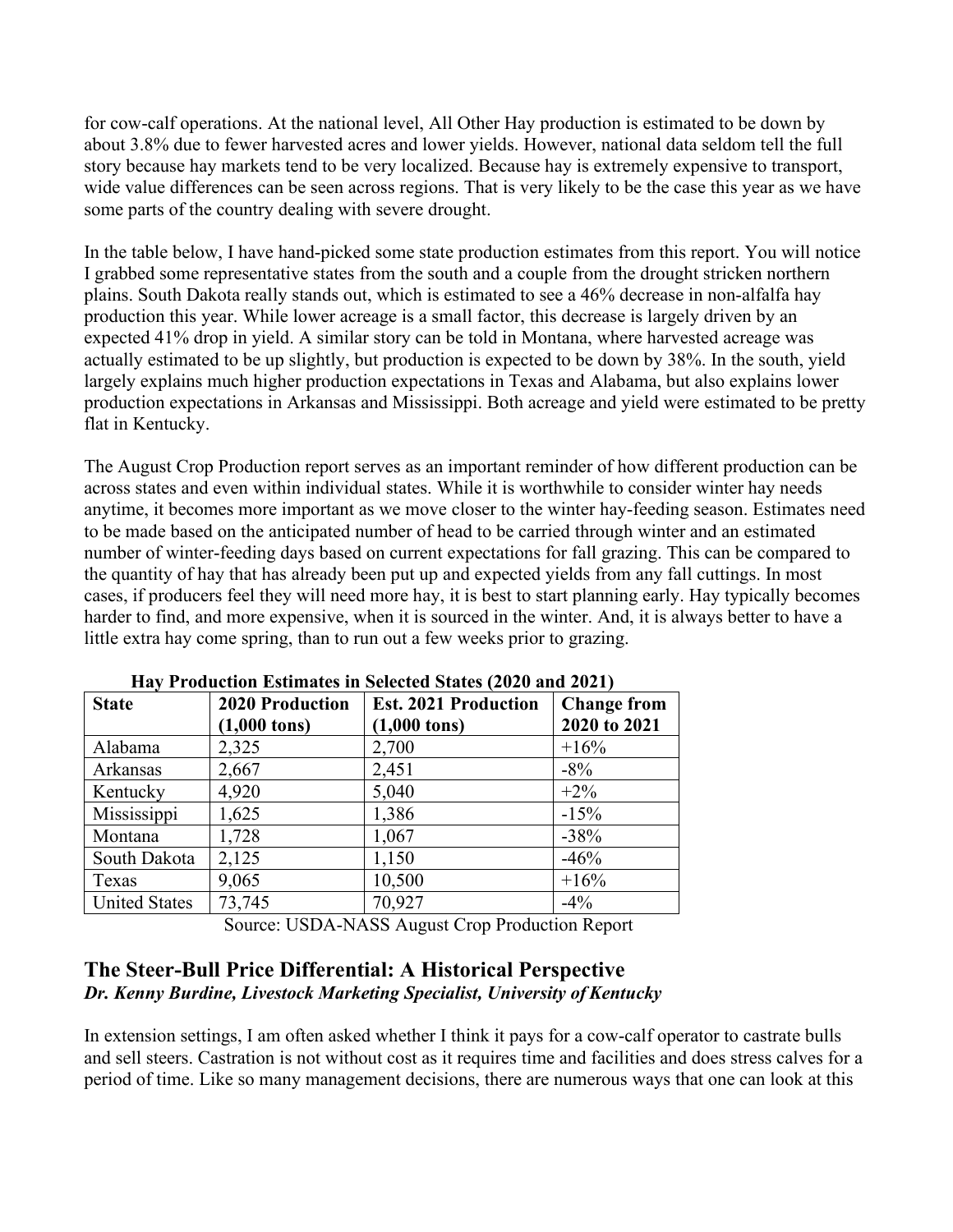decision and there is more to be considered than economics alone. But it had been about three years since I wrote an article on this topic, so I thought it was likely a good time to revisit it.

When examining historical prices, it is difficult to argue that there is not a price advantage to selling steers. Sure, there will be times when a group of bulls will outsell a group of steers, but I view those times as the exceptions, rather than the norm. Sometimes those exceptions may be due to quality or lot size differences. Other times it may be as simple as a buyer needing to fill out a load of bulls and bidding the price of a group up beyond what would have been expected. But, going back to January of 2010, there has not been a single month when the average price of 550 lb bulls exceeded that of 550 lb steers. The figure below plots this data by month from January 2010 to July 2021. The bull discount got very wide at times during 2014 and 2015, but otherwise has been running in a range of \$7 to \$14 per cwt. Over that entire period, the bull discount averaged \$11.12 per cwt.



A logical follow up question would involve the likely weaning weight differences between steers and bulls. In the figure above, I tracked the price differential at the same sale weight. On a 550 lb calf, that \$11.12 per cwt historical price difference amounts to a little more than \$60 per head, but also ignores potential weight differences between the two. I like to frame this discussion by asking how much more a bull calf would have to weigh at weaning to make up for that difference. To answer this question, we have to understand the value of additional lbs (value of gain) and not confuse this with sale price. Price slide refers to the decrease in price per cwt that occurs as the weight of cattle increases. Because of price slide, the value of additional lbs is typically less than the sale price. This is a key concept in cattle marketing that impacts most all decisions that producers make. I will walk through a quick illustration.

The average price of a 550 lb bull calf from 2010 to 2020 in Kentucky auction markets was \$150 per cwt or \$825 per head. If the price slide in the market were \$10 per cwt, for each 100 lb increase in the bull's weight, his price would decrease by \$10 per cwt. So, if a bull weighed 600 lbs, rather than 550 lbs, his price would have been \$145 per cwt (\$5 per cwt less) and his total value would be \$870. This is \$45 more dollars than the 550 lb bull, which means that those additional pounds were worth roughly \$0.90 each. At that rate, the bull's weight would need to exceed the weight of the steer by 67 lbs to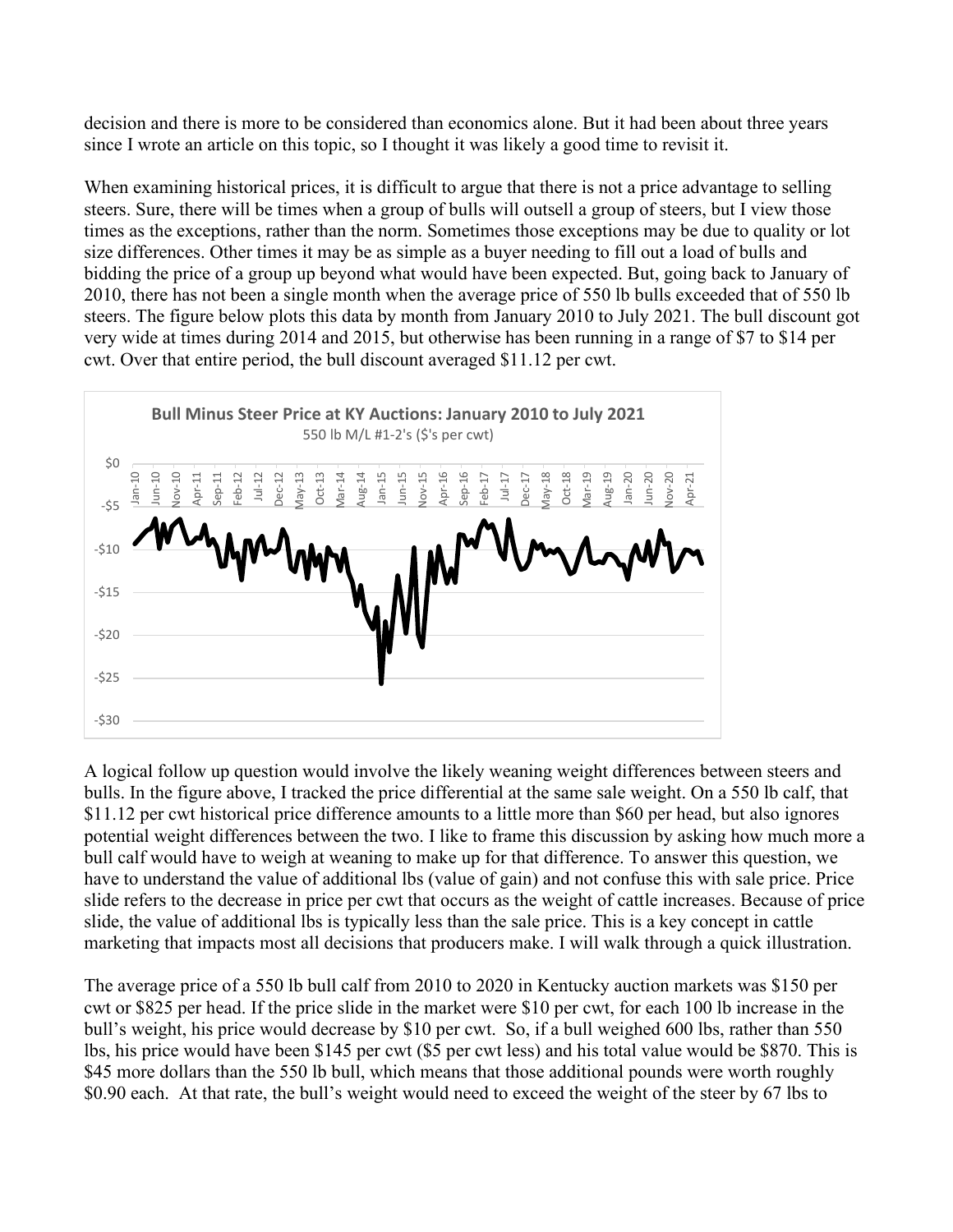make up for the roughly \$60 difference in value from the price discount. As price slide increases, the value of additional lbs decreases. Using a larger price slide of \$15 per cwt would make the value of those additional lbs worth only about \$0.60, which would mean that the bull would need to outweigh the steer by roughly 100 lbs for his value to be comparable. Similarly, a smaller price slide would result in higher values of gain and fewer additional lbs needed to offset the price differential.

This discussion is quickly summarized in the table below. In the table, I work through these calculations for price slides of \$5, \$10, and \$15 per cwt. Ordinarily, I would not include a price slide as low as \$5 per cwt for calves, but we are in a unique market right now with relatively high feed costs. Generally speaking, high feed prices tend to result in smaller price slides as preference shifts towards the placement of heavier feeder cattle into feedlots. Conversely, price slides for calves will typically be larger in the spring when grass demand supports lighter calf prices. Price slides also tend to increase as overall price levels increase. For example, we saw price slides exceed \$20 per cwt during 2014 and 2015 when calf prices exceeded \$2 per lb. So, the table below is largely for illustration purposes, but provides a framework from which producers can make similar calculations based on calf prices and price slides in any market.

|                                                         | \$5 / cwt price<br>slide | \$10 / cwt price<br>slide | \$15 / cwt price<br>slide |
|---------------------------------------------------------|--------------------------|---------------------------|---------------------------|
| Value of 550 lb bull, initial price<br>of \$150 per cwt | \$825 per head           | \$825 per head            | \$825 per head            |
| Value of 600 lb bull                                    | \$885 per head           | \$870 per head            | \$855 per head            |
| Value of each additional lb                             | \$1.20                   | $$0.90$ per lb            | $$0.60$ per lb            |
| Lbs needed to add \$60 of value<br>per head             | 50 lbs                   | $67$ lbs                  | $100$ lbs                 |

**Price Slides and Value of Additional Weight**

Finally, I would mention that implants likely need to be considered as part of this discussion too. While I leave implant specifics to my animal science colleagues, implanted steers have the potential to see much better rates of gain and narrow that weight difference considerably. So, unless a producer is selling into a market that does not allow implants, they may offer the potential to receive steer prices, but also see improved rates of gain.

Every producer must decide for themselves whether castrating bulls makes sense for their operation. I am fully aware that there is a cost to working calves and some producers may choose not to do this due to facility or time limitations. I have not attempted to delve into those additional costs in this article, but rather have focused on the value differences so that producers can weigh those against the additional costs they would incur. There is consistent evidence that bulls will sell at a discount to steers in the marketplace and the additional lbs needed for bulls to offset that discount can be significant. I would also point out that there are individuals in the marketplace who make money by purchasing bulls, castrating them, backgrounding them for a period, and re-selling them. I just mention this as evidence that this is a way that value is commonly added to cattle in the market. So, producers who typically sell bulls may want to consider the potential value that can be added to their calves through this practice as they look for ways to increase profitability in the future.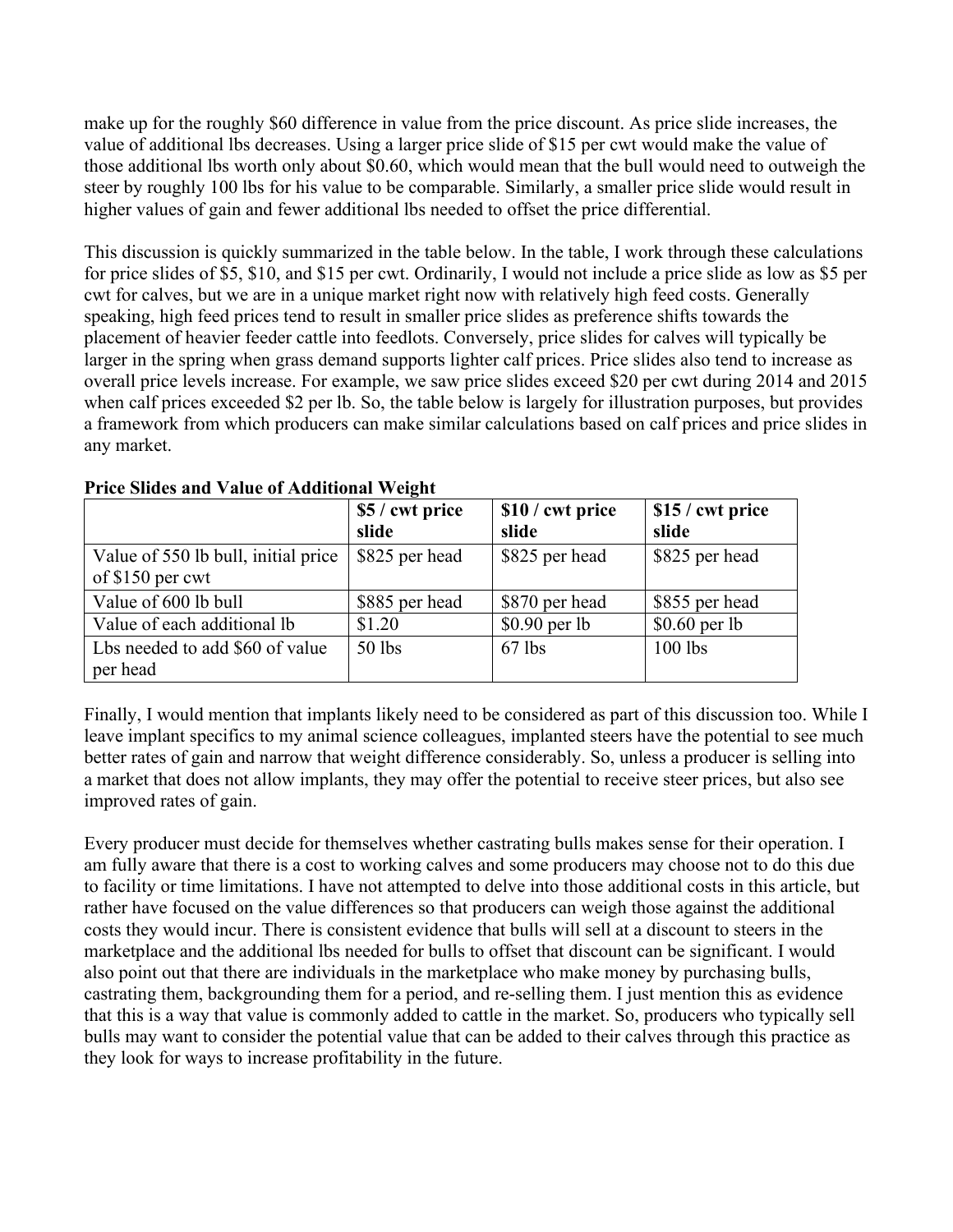## **Vaccine and Dewormer list**

*Dr. Michelle Arnold, UK Veterinary Diagnostic Laboratory*

## **Examples of Respiratory and Reproductive Vaccines£**

#### **for Adult Cows, Bulls, & Replacement Heifers**

#### **C1A Modified Live Virus Vaccines with Leptospirosis**

\*Pyramid 10 - Boehringer Ingelheim

\*Vista 5 L5 —Merck

\*Express FP10 —Boehringer Ingelheim

\*Bovishield Gold FP5 L5 HB — Zoetis

\*Titanium 5 L5 HB — Elanco

\*Labeled for use in pregnant cattle and nursing calves but follow label directions carefully

#### **C1B Modified Live Virus Vaccines + Lepto and Vibrio**

\*Express FP 5 VL5– Boehringer Ingelheim

- \*Bovi-Shield Gold FP5 VL5 HB-Zoetis
- \*PregGuard Gold FP 10 (No BRSV)- Zoetis

\*Vista 5 VL5 SQ-Merck

#### **C2A Killed Virus Vaccines with Lepto**

Triangle 10 HB—Boehringer Ingelheim Cattlemaster Gold FP5 L5— Zoetis Vira Shield 6 + L5 HB— Elanco Master Guard 10 HB-contains killed IBR and BVD-Elanco

#### **C2B Killed Virus Vaccines + Lepto and Vibrio**

Cattlemaster 4 +VL5-Zoetis Vira Shield 6 + VL5 (HB)— Elanco

# **Examples of "Pneumonia" Vaccines**

**C3 Mannheimia (Pasteurella) Vaccines** Presponse HM—Boehringer Ingelheim Presponse SQ—Boehringer Ingelheim One Shot—Zoetis Pulmoguard PHM –1– Huvepharma Nuplura PH—Elanco Once PMH—SQ or Intranasal—Merck

#### **C3a Mannheimia (Pasteurella) Vaccines+Other Resp**

Nuplura PH + BVD (Mannheimia and BVD)-Elanco Nuplura PH + 3 (Mannheimia, BVD, IBR)-Elanco

#### **for Nursing Calves and Weaned/Feeders**

#### **D1A Modified Live Virus Vaccines (Often called "Live Virus")**

\*Pyramid 5 - Boehringer Ingelheim

- \*Vista 5 —Merck \*Inforce 3 (Intranasal) + Bovishield BVD —Zoetis
- \*Express 5 —Boehringer Ingelheim
- \*Bovishield Gold 5 Zoetis
- \*Titanium 5 Elanco

\*Bovilis Vista BVD + Bovilis Nasalgen 3 (Intranasal)—Merck \*Labeled for use in calves nursing pregnant cows but follow label directions carefully

#### **D1B Modified Live Virus Vaccines + Somnus**

\*Express 5-HS– Boehringer Ingelheim Resvac 4/Somubac-Zoetis

#### **D2A Killed Virus Vaccines**

Triangle 5—Boehringer Ingelheim Cattlemaster Gold FP5 — Zoetis Vira Shield 6 — Elanco Master Guard 5-contains killed IBR and BVD-Elanco **D2B Killed Virus Vaccines + Somnus**

Elite 4-HS—Boehringer Ingelheim Vira Shield 6 Somnus— Elanco

# **Examples of Combination Vaccines**

#### **C4 Modified Live Respiratory Viruses +** *Mannheimia*

- \*Pyramid 5 + Presponse SQ —Boehringer Ingelheim
- \*Vista Once SQ Merck
- \*Bovi-Shield Gold One Shot—Zoetis
- \*Titanium 5 + PHM—Elanco
- \*Inforce 3 (intranasal) + One Shot BVD-Zoetis
- \*Bovilis Vista BVD CFP + Bovilis Nasalgen 3-PMH (intranasal)- Merck
- \*Labeled for use in pregnant cattle and nursing calves —follow directions carefully

£ The provided lists of vaccines and dewormers is for example purposes only and should not be considered an endorsement of *products by the University of Kentucky*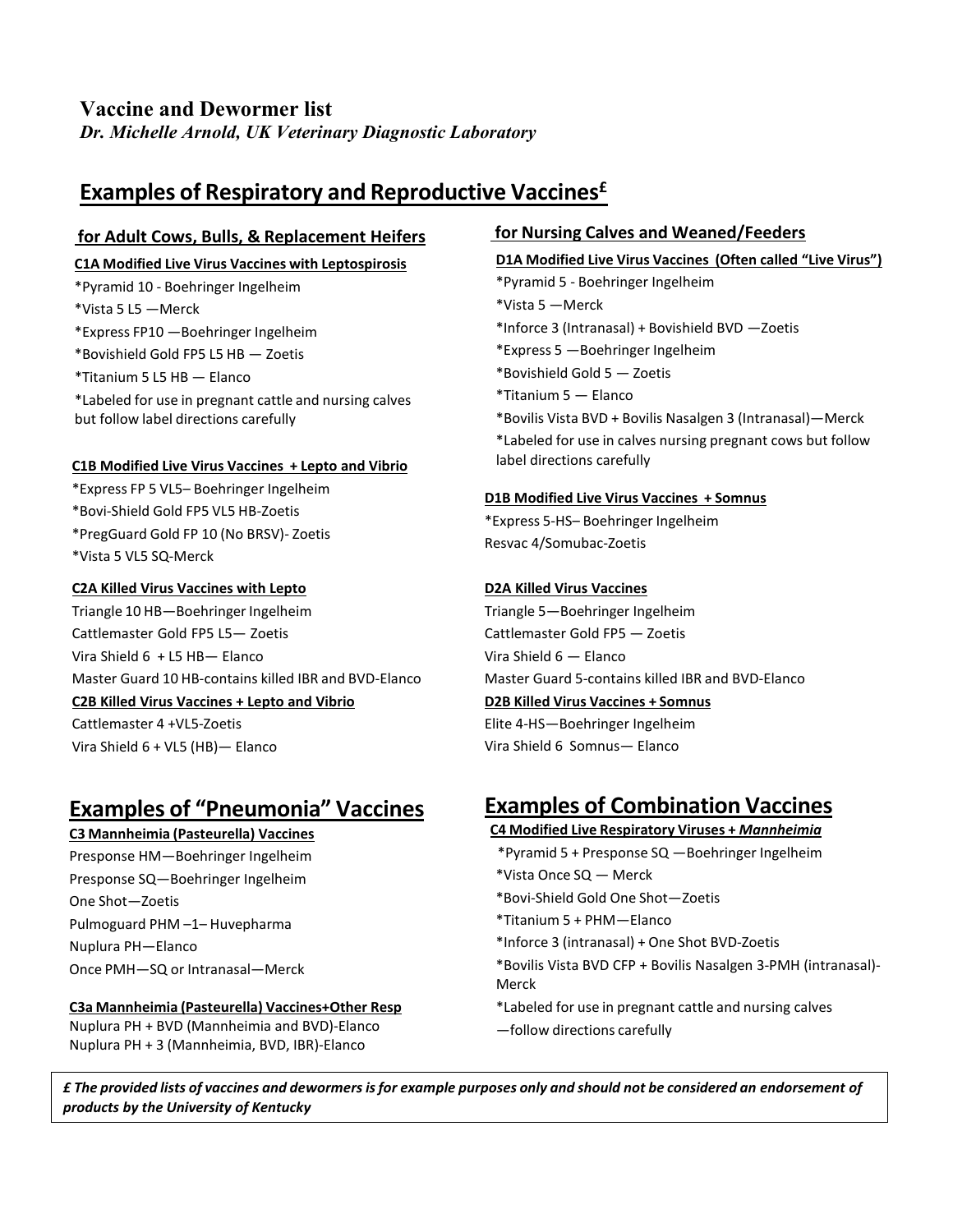# **Examples of Blackleg, Pinkeye and Scours Vaccines and Dewormers**

#### **D5A Clostridial (Blackleg) 7 or 8 Way Vaccines**

Ultrabac 7 or Ultrachoice 7-Zoetis Caliber 7—Boehringer Ingelheim Alpha 7-Single dose -No booster-Boehringer Ingelheim Vision 7 or 8 with SPUR—Merck Calvary 9 or Covexin 8—Containstetanus-Merck

#### **D5B Clostridial (Blackleg) + Pinkeye**

Alpha 7/MB1— No booster-Boehringer Ingelheim 20/20 Vision 7 with SPUR-Merck Piliguard Pinkeye + 7—Merck

#### **D5C Clostridial (Blackleg) + Somnus**

Ultrabac 7/Somubac—Zoetis Bar Vac 7 Somnus-Boehringer Ingelheim Vision 7 or 8 Somnus with SPUR—Merck

#### **D5D Clostridial (Blackleg) + Pasteurella**

One shot Ultra 7 or 8—Zoetis

#### **D7 Pinkeye Vaccines**

Maxi/Guard-Addison Labs Vision 20/20—Merck i-site XP—AgriLabs Pinkeye Shield XT4—Elanco Piliguard Pinkeye-1 Trivalent or Triview— Merck SolidBac Pinkeye IR/PR—Zoetis Ocu-guard MB-1—Boehringer Ingelheim

#### **D6A Dewormers(Injectables and Pour-ons)**

Cydectin— Bayer Dectomax — Zoetis Ivomec or Ivomec + - Boehringer Ingelheim Eprinex—Boehringer Ingelheim Noromectin— Norbrook LongRange - (extended duration) - Boehringer Ingelheim

#### **D6B Drench Dewormers**

Valbazen + (Pour on) - Zoetis Safeguard + (Pour on) - Merck Synanthic + (Pour on) - Boehringer Ingelheim ("Pour on" for external parasite control—lice, flies)

#### **D8 Scours Vaccines Administered to Calf**

Bovilis Coronavirus (Intranasal, Coronavirus Only)- Merck Bar-Guard-99 (Oral, E. Coli K99 Only) - Boehringer Ingelheim Calf-Guard (Oral, Rota– and Coronavirus)– Zoetis First Defense (Oral, E.coli K99, Corona)-Immucell Corp First Defense TriShield(Oral, E.Coli K99 + Rota- +Coronavirus) Bovine Ecolizer (Oral, E. coli K99, C. perfringens)-Elanco

#### **C8 Scours Vaccines Administered to Pregnant Cow**

Guardian-Merck ScourGuard 4KC-Zoetis Scour Bos 9 and 4– Elanco